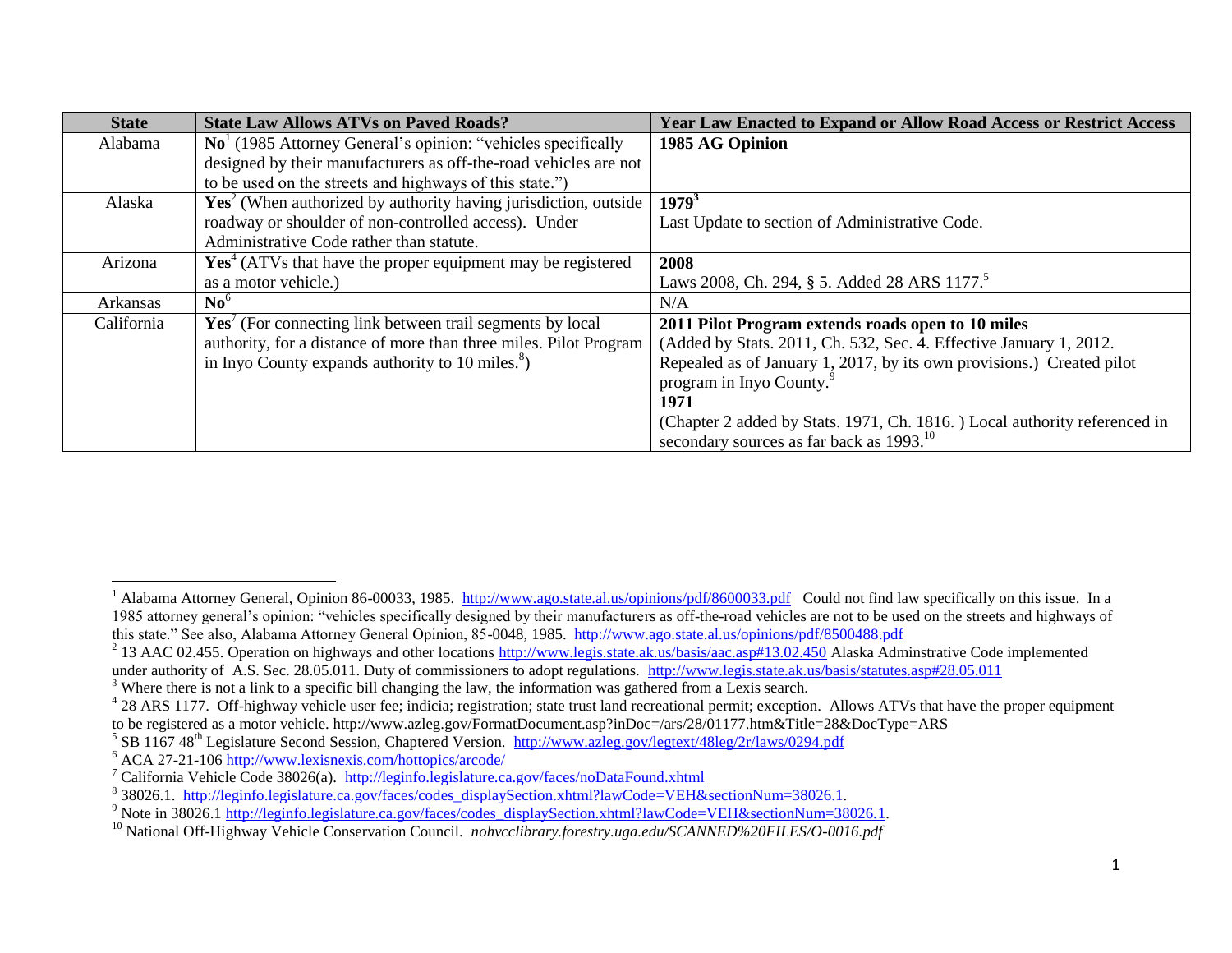| <b>State</b> | <b>State Law Allows ATVs on Paved Roads?</b>                                 | <b>Year Law Enacted to Expand or Allow Road Access or Restrict Access</b>          |
|--------------|------------------------------------------------------------------------------|------------------------------------------------------------------------------------|
| Colorado     | $\text{Yes}^{11}$ (States may designate roads. Local political subdivisions  | 1990 or 1995                                                                       |
|              | may designate roads but not state highways.)                                 |                                                                                    |
|              |                                                                              | 1990 L. 89: Entire article added, p. 1366, § 1, effective April 1, 1990            |
|              |                                                                              | 1999                                                                               |
|              |                                                                              |                                                                                    |
|              |                                                                              | 1995 L. 95: (1)(a) and (2) amended and (1)(h) added, p. 341, $\S$ 9, effective     |
|              |                                                                              | July 1. $1(a)$ is section allowing a local road to be designated open.             |
| Connecticut  | $\mathrm{No}^{12}$                                                           | N/A                                                                                |
| Delaware     | $\mathbf{N}\mathbf{o}^{13}$                                                  | N/A                                                                                |
| District of  | $\text{No}^{14}$                                                             | N/A                                                                                |
| Columbia     |                                                                              |                                                                                    |
| Florida      | $\mathbf{Yes}^{15}$ (Unpaved roads with speed limits under 35 mph during     | 2006                                                                               |
|              | daylight allowed; counties may exempt roads from use <sup>16</sup> )         | Florida Laws Chapter 2006-290 House Bill No. 7079 <sup>17</sup>                    |
| Georgia      | $\text{Yes}^{18}$ (Towns, counties and municipalities to regulate zones of   | 1976                                                                               |
|              | use)                                                                         | HISTORY: Ga. L. 1976, p. 330, § 5. No other history provided in code.              |
| Hawaii       | $\text{No}^{19}$                                                             | N/A                                                                                |
| Idaho        | $\text{Yes}^{20}$ (Allowed on local roads; But local jurisdictions may limit | 2008                                                                               |
|              | ATV use on local roads through ordinances <sup>21</sup> )                    | House Bill 602 in 2008 expanded access to roads by making local political          |
|              |                                                                              | subdivisions opt out of allowing ATVS on streets rather than opt in. <sup>22</sup> |

 $\overline{\phantom{a}}$ <sup>11</sup> CRS Administration, Parks. 33-14.5-108. Off-highway vehicle operation prohibited on streets, roads, and highways.

<http://www.lexisnexis.com/hottopics/colorado/>

 $\frac{12}{12}$  Sec. 14-387. Rules of operation. Violations. [http://www.cga.ct.gov/current/pub/chap\\_255.htm](http://www.cga.ct.gov/current/pub/chap_255.htm)

<sup>13</sup> Title 21 § 6814. Operation of OHVs -- Upon public highways, streets, sidewalks or rights-of-way; penalties for violation. <http://delcode.delaware.gov/title21/c068/index.shtml>

<sup>14</sup> Title 50, Subtitle 7, Ch. 22. § 50-2201.04b. Operation of all-terrain vehicles and dirt bikes. http://www.lexisnexis.com/hottopics/dccode/ <sup>15</sup> Title 23, Ch. 316.  $316.2123$  Operation of an ATV on certain roadways.

[http://www.leg.state.fl.us/statutes/index.cfm?App\\_mode=Display\\_Statute&Search\\_String=&URL=0300-0399/0316/Sections/0316.2123.html](http://www.leg.state.fl.us/statutes/index.cfm?App_mode=Display_Statute&Search_String=&URL=0300-0399/0316/Sections/0316.2123.html)

<sup>16</sup> Example of county exempting itself from allowing ATVs on unpaved roads. [www.alachuacounty.us/Depts/BOCC/Ordinances/2006/06-035.pdf](http://www.alachuacounty.us/Depts/BOCC/Ordinances/2006/06-035.pdf)

 $17$  Florida Laws Chapter 2006-290 House Bill No. 7079

[http://www.google.com/url?sa=t&rct=j&q=&esrc=s&source=web&cd=1&ved=0CCcQFjAA&url=http%3A%2F%2Flaws.flrules.org%2Ffiles%2FCh\\_2006-](http://www.google.com/url?sa=t&rct=j&q=&esrc=s&source=web&cd=1&ved=0CCcQFjAA&url=http%3A%2F%2Flaws.flrules.org%2Ffiles%2FCh_2006-290.pdf&ei=XXTqUvbbFdHLsATMmoLgDg&usg=AFQjCNHQfgfUClS4_duzselOpL8Z32X5Vw&sig2=x7R8Y9PovXBAkzj_vvLm5A&bvm=bv.60444564,d.cWc&cad=rja) 290.pdf&ei=XXTqUvbbFdHLsATMmoLgDg&usg=AFQjCNHQfgfUClS4\_duzselOpL8Z32X5Vw&sig2=x7R8Y9PovXBAkzi\_vvLm5A&bvm=bv.60444564.d. [cWc&cad=rja](http://www.google.com/url?sa=t&rct=j&q=&esrc=s&source=web&cd=1&ved=0CCcQFjAA&url=http%3A%2F%2Flaws.flrules.org%2Ffiles%2FCh_2006-290.pdf&ei=XXTqUvbbFdHLsATMmoLgDg&usg=AFQjCNHQfgfUClS4_duzselOpL8Z32X5Vw&sig2=x7R8Y9PovXBAkzj_vvLm5A&bvm=bv.60444564,d.cWc&cad=rja)

<sup>19</sup> SB 2726, amending Section 1 of Chapter 286 of Hawaii Revised Statutes

[http://www.capitol.hawaii.gov/measure\\_indiv.aspx?billtype=SB&billnumber=2726&year=2014](http://www.capitol.hawaii.gov/measure_indiv.aspx?billtype=SB&billnumber=2726&year=2014)

 $\frac{18}{18}$  Motor Vehicles and Traffic, Off-Road Vehicles § 40-7-5. Authority to regulate time periods and to establish zones of use. <http://www.lexisnexis.com/hottopics/gacode/Default.asp>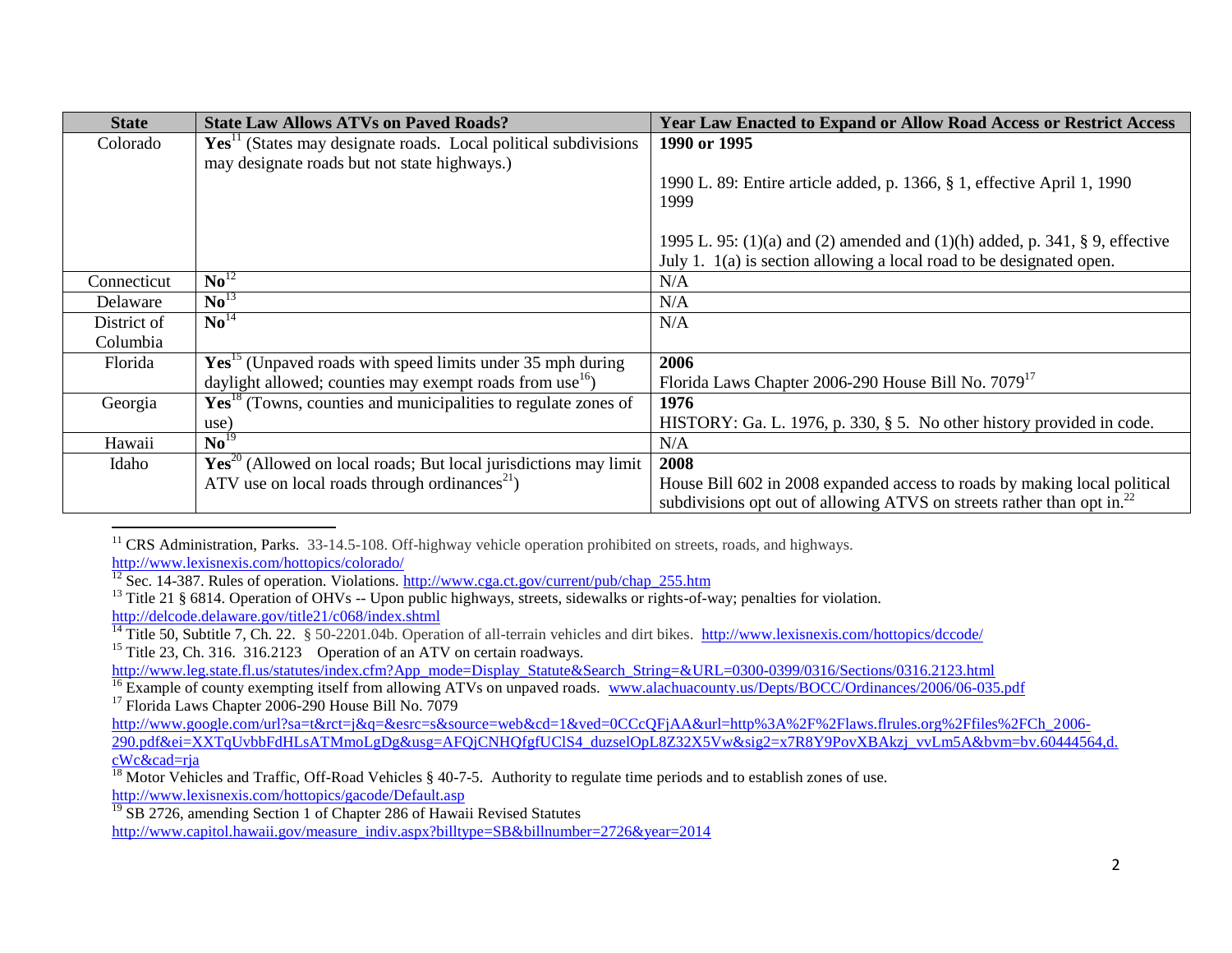| <b>State</b> | <b>State Law Allows ATVs on Paved Roads?</b>                                            | <b>Year Law Enacted to Expand or Allow Road Access or Restrict Access</b>              |
|--------------|-----------------------------------------------------------------------------------------|----------------------------------------------------------------------------------------|
| Illinois     | $\text{Yes}^{23}$ (Local jurisdictions and the state may authorize on roads             | <b>2009</b> Law passed (effective 2010)                                                |
|              | with speed limits of 35mph or less)                                                     |                                                                                        |
|              |                                                                                         | Public Act 096-0279 <sup>24</sup> replaces "neighborhood vehicles" with "off-highway"  |
|              |                                                                                         | vehicles"                                                                              |
| Indiana      | Yes (counties may designate road systems outside cities or                              | 2013                                                                                   |
|              | towns <sup>25</sup> ; cities and towns may regulate <sup>26</sup> ; may cross highways; | P.L.259-2013, SEC.16 expands discretion to cities and towns <sup>27</sup>              |
|              | may ride on shoulder if safe)                                                           | 1995                                                                                   |
|              |                                                                                         | 1995 Ind. ALS 1; 1995 Ind. Acts 1; 1995 Ind. PL 1; 1995 Ind. HEA 1047.                 |
|              |                                                                                         | Added IC 14-16-1-20.                                                                   |
| Iowa         | $\mathrm{Yes}^{28}$ (Both counties and cities may designate roads that can be           | 2004 Section present in 2004 Acts, ch 1132, §53 allowed on county roads. <sup>29</sup> |
|              | used)                                                                                   | Cities allowed in same year by 2004 Acts, ch 1175, $\S 371^{30}$                       |
| Kansas       | $Yes31$ (Allowed on county and township roads. Cities may                               | 1994                                                                                   |
|              | allow)                                                                                  | Or earlier for County Roads; 1994 Attorney General opinion <sup>32</sup>               |
| Kentucky     | $Yes33$ (Transportation cabinet, counties and towns may                                 | $1998^{34}$                                                                            |
|              | designate roads for ATV use)                                                            | HISTORY: (Enact. Acts 1990, ch. 400, § 2, effective July 13, 1990; 1998,               |
|              |                                                                                         | ch. 47, § 2, effective July 15, 1998; 2000, ch. 460, § 2, effective July 14,           |
|              |                                                                                         | 2000; 2006, ch. 180, § 8, effective July 12, 2006.)                                    |

<sup>20</sup> 67-7122 REQUIREMENTS -- REGISTRATION – PROCEDURE <u>http://legislature.idaho.gov/idstat/Title67/T67CH71SECT67-7122.htm</u>

<sup>21</sup> 49-426. Exemptions from operating fees. 49-426(3)<http://legislature.idaho.gov/idstat/Title49/T49CH4SECT49-426.htm>

 $^{22}$  HB 602<http://legislature.idaho.gov/legislation/2008/H0602.html>

 $\overline{\phantom{a}}$ 

 $23$  625 ILCS 5/11-1426.1 Operation of non-highway vehicles on streets, roads, and highways.

[http://www.ilga.gov/legislation/ilcs/ilcs4.asp?DocName=062500050HCh.+11+Art.+XIV&ActID=1815&ChapterID=49&SeqStart=125600000&SeqEnd=130700](http://www.ilga.gov/legislation/ilcs/ilcs4.asp?DocName=062500050HCh.+11+Art.+XIV&ActID=1815&ChapterID=49&SeqStart=125600000&SeqEnd=130700000) [000](http://www.ilga.gov/legislation/ilcs/ilcs4.asp?DocName=062500050HCh.+11+Art.+XIV&ActID=1815&ChapterID=49&SeqStart=125600000&SeqEnd=130700000)

 $^{27}$ 2013 Acts. PL. 259 Sec. 16 http://iga.in.gov/static-documents/8/4/0/7/8407e19c/acts 2013.pdf

<sup>&</sup>lt;sup>24</sup> Public Act 96-279. <http://www.ilga.gov/legislation/publicacts/96/096-0279.htm>

<sup>&</sup>lt;sup>25</sup> IC 14-16-1-20 Operation on highways and roads<http://www.in.gov/legislative/ic/2010/title14/ar16/ch1.pdf>

<sup>&</sup>lt;sup>26</sup> IC 9-21-1-3 Powers of local authorities; effective date of ordinances<http://www.in.gov/legislative/ic/code/title9/ar21/ch1.pdf>

<sup>&</sup>lt;sup>28</sup> Title 8, Subtitle 2. 321I.10 Operation on roadways, highways, and trails.<http://search.legis.state.ia.us/nxt/gateway.dll/ic?f=templates&fn=default.htm>

 $^{29}$  2004 Acts, Ch. 1132 Sec. 53. <https://www.legis.iowa.gov/docs/acts/80/2/1132.pdf>

<sup>&</sup>lt;sup>30</sup> 2004 Acts Ch. 1175 Sec. 371<https://www.legis.iowa.gov/docs/acts/80/2/1175.pdf>

 $31$  8-15,100. Operation of all-terrain vehicles; where; when; exceptions.

[http://www.kslegislature.org/li/b2013\\_14/statute/008\\_000\\_0000\\_chapter/008\\_015\\_0000\\_article/008\\_015\\_0100\\_section/008\\_015\\_0100\\_k/](http://www.kslegislature.org/li/b2013_14/statute/008_000_0000_chapter/008_015_0000_article/008_015_0100_section/008_015_0100_k/) See also Kansas

Highway Patrol <http://www.kansashighwaypatrol.org/general/unusualvehicle/atv.html>

<sup>&</sup>lt;sup>32</sup> 1994 Attorney General opinio[n http://ksag.washburnlaw.edu/opinions/1994/1994-102.htm](http://ksag.washburnlaw.edu/opinions/1994/1994-102.htm)

<sup>&</sup>lt;sup>33</sup> KRS 189.515 Restrictions on operation of all-terrain vehicles[. http://www.lrc.ky.gov/statutes/statute.aspx?id=6408](http://www.lrc.ky.gov/statutes/statute.aspx?id=6408)

<sup>34</sup> 1998 HB 195 [http://www.lrc.ky.gov/recarch/98rs/HB195/bill.doc,](http://www.lrc.ky.gov/recarch/98rs/HB195/bill.doc) Summary Page<http://www.lrc.ky.gov/recarch/98rs/HB195.htm>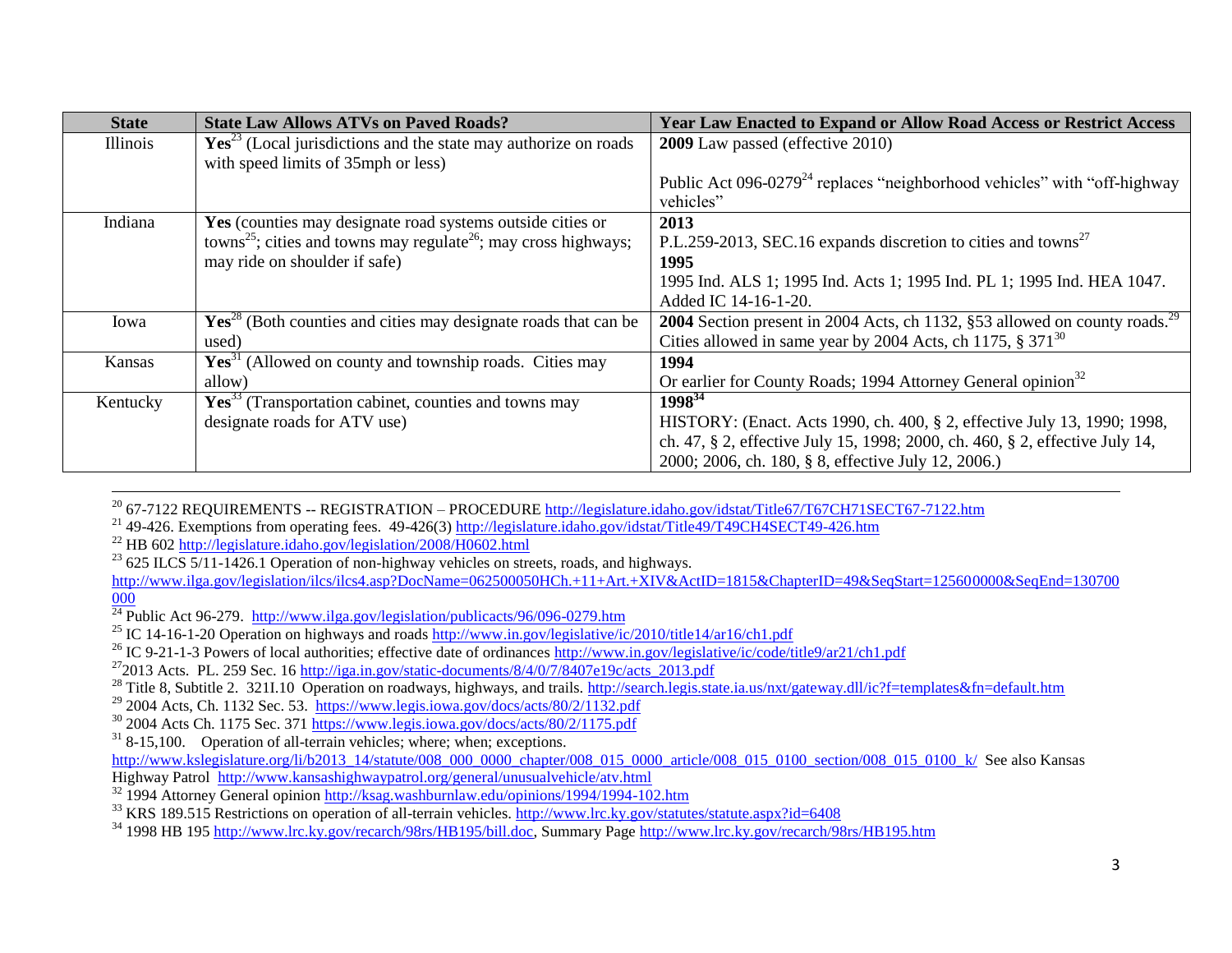| <b>State</b>  | <b>State Law Allows ATVs on Paved Roads?</b>                         | <b>Year Law Enacted to Expand or Allow Road Access or Restrict Access</b>      |
|---------------|----------------------------------------------------------------------|--------------------------------------------------------------------------------|
| Louisiana     | $\mathbf{N} \mathbf{0}^{35}$                                         | N/A                                                                            |
| Maine         | $Yes36$ (Municipalities and townships may designate ATV              | 2007                                                                           |
|               | access routes; travel no more than 500 yards to cross a public       | 2005, c. 626, §3 (AMD). 500 Yards                                              |
|               | way)                                                                 | 2007, c. 33, §1 (AMD). ATV Access Route                                        |
| Maryland      | $\text{No}^{37}$                                                     | N/A                                                                            |
| Massachusetts | $\mathbf{N} \mathbf{o}^{38}$                                         | N/A                                                                            |
| Michigan      | $Yes39$ (County and municipal roads; Also: the legislative body      | 2013                                                                           |
|               | of a local unit of government may request the state                  | Pub Acts $117^{40}$ & $118^{41}$ Expanded local control to all counties and to |
|               | transportation department to authorize the local unit of             | municipalities in addition to townships                                        |
|               | government to adopt an ordinance authorizing the operation of        |                                                                                |
|               | ORVs on a highway, other than an interstate highway, located         | 2008                                                                           |
|               | within the local unit of government.)                                | Pub Acts 2008, No. 240, imd eff July 17, 2008. <sup>42</sup>                   |
|               |                                                                      | Expanded Sec. 81131 to allow local authorities to authorize ATV use on         |
|               |                                                                      | roads in eligible counties.                                                    |
| Minnesota     | $\text{Yes}^{43}$ (ATVs over 1,000 pounds may be operated within the | 2007                                                                           |
|               | public road right-of-way of a county state-aid or county             | 2007 c 131 art 1 s 13 <sup>44</sup> Added "extreme right hand side" section.   |
|               | highway on the extreme right-hand side unless prohibited by          |                                                                                |
|               | local authorities)                                                   |                                                                                |

 $\overline{a}$ <sup>35</sup> RS 32:299 Off-road vehicles; authorization for use on the shoulders of certain public roads and highways; authorization for use on certain public property <http://www.legis.state.la.us/lss/lss.asp?doc=88237>

<sup>36</sup> Title 12, Chapter 93[9 http://www.mainelegislature.org/legis/statutes/12/title12sec13157-A.html](http://www.mainelegislature.org/legis/statutes/12/title12sec13157-A.html)

<sup>37</sup> *See* Md. CRIMINAL LAW Code Ann. § 6-405 Use of an off-road vehicle on public property. <http://www.lexisnexis.com/hottopics/mdcode/>*and* § 13-401. Driving or allowing certain unregistered vehicles to be driven<http://www.lexisnexis.com/hottopics/mdcode/> *and* Interactive Title and Registration Manual www.mva.**maryland**[.gov/.../Interactive-Title-and-Registration-Manual.pdf](http://www.mva.maryland.gov/.../Interactive-Title-and-Registration-Manual.pdf) ATVs cannot be registered.

<sup>38</sup> Ch. 90B Sec. 25<https://malegislature.gov/Laws/GeneralLaws/PartI/TitleXIV/Chapter90B/Section25> Definitions in Sec. 20 exempt agricultural use from 90B. <https://malegislature.gov/Laws/GeneralLaws/PartI/TitleXIV/Chapter90B/Section20>

 $\overline{39}$  Ch. 324 Sec. 324.8113[1 http://www.legislature.mi.gov/%28S%28ki04kt45132yquifibvzmr55%29%29/mileg.aspx?page=GetObject&objectname=mcl-324-](http://www.legislature.mi.gov/%28S%28ki04kt45132yquifibvzmr55%29%29/mileg.aspx?page=GetObject&objectname=mcl-324-81131) [81131](http://www.legislature.mi.gov/%28S%28ki04kt45132yquifibvzmr55%29%29/mileg.aspx?page=GetObject&objectname=mcl-324-81131) and Ch. 324 Sec. 81122 [http://www.legislature.mi.gov/%28S%28nkxu5145vc5t3v5545y2tb55%29%29/mileg.aspx?page=getObject&objectName=mcl-](http://www.legislature.mi.gov/%28S%28nkxu5145vc5t3v5545y2tb55%29%29/mileg.aspx?page=getObject&objectName=mcl-324-81122)[324-81122](http://www.legislature.mi.gov/%28S%28nkxu5145vc5t3v5545y2tb55%29%29/mileg.aspx?page=getObject&objectName=mcl-324-81122)

 $\frac{40}{40}$  Pub Acts 117 of 2008 Summary Page

<http://www.legislature.mi.gov/%28S%285bmkmo55n4fjhh5525z2lxnh%29%29/mileg.aspx?page=getObject&objectName=2013-HB-4284> <sup>41</sup> Public Act 118 of 2013 Summary Page

<http://www.legislature.mi.gov/%28S%285bmkmo55n4fjhh5525z2lxnh%29%29/mileg.aspx?page=getObject&objectName=2013-HB-4299>  $42$  Pub Acts 2008, No. 240 Summary Page.

<http://www.legislature.mi.gov/%28S%285bmkmo55n4fjhh5525z2lxnh%29%29/mileg.aspx?page=getObject&objectName=2007-HB-4323>

<sup>43</sup> Ch. 84 Sec. 928 OPERATION REQUIREMENTS; LOCAL REGULATION. <https://www.revisor.mn.gov/statutes/?id=84.928>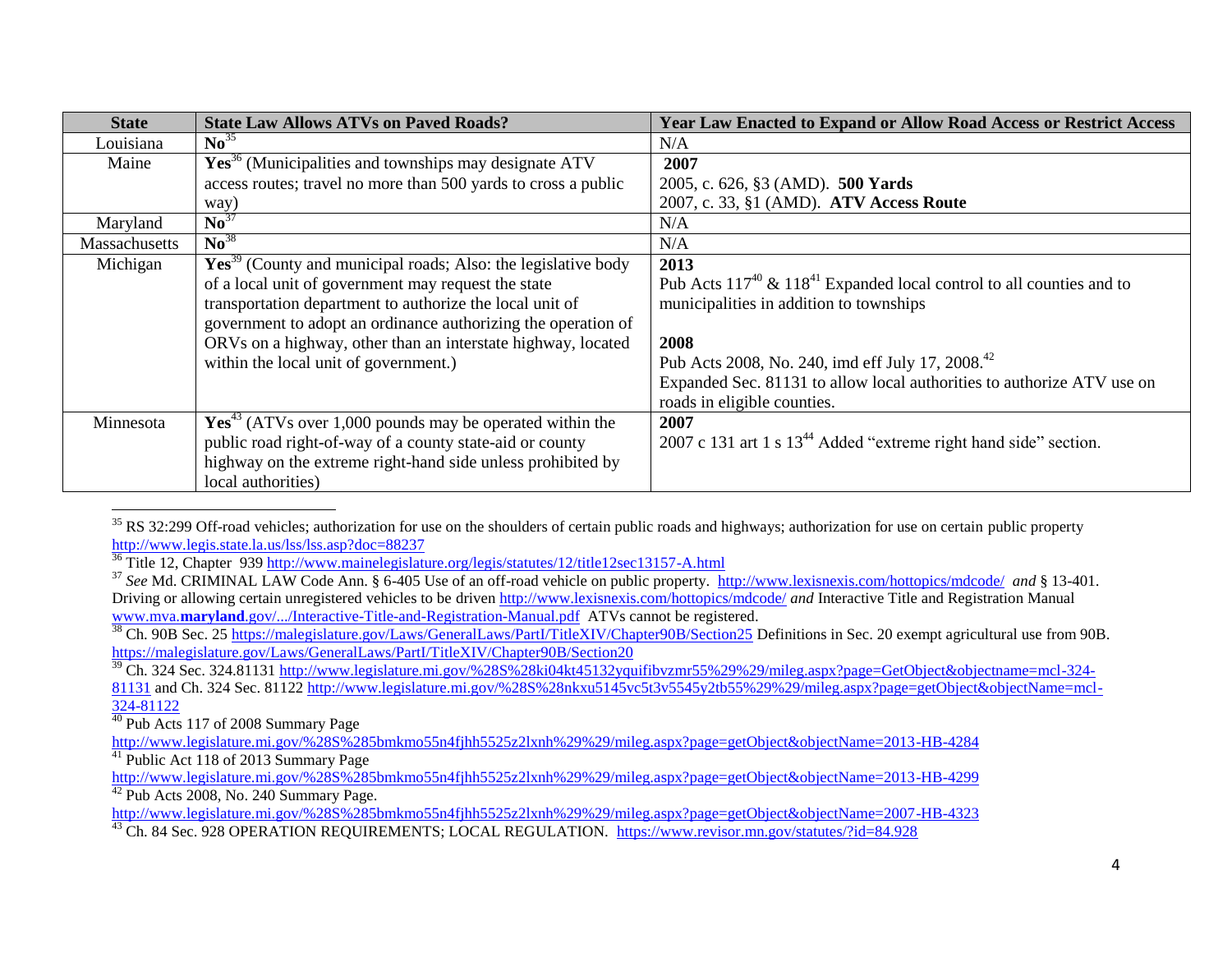| <b>State</b> | <b>State Law Allows ATVs on Paved Roads?</b>                                           | Year Law Enacted to Expand or Allow Road Access or Restrict Access                     |
|--------------|----------------------------------------------------------------------------------------|----------------------------------------------------------------------------------------|
| Mississippi  | $\text{No}^{45}$ (Law changed in 2012 to explicitly outlaw on road use <sup>46</sup> ) | N/A                                                                                    |
| Missouri     | $\text{Yes}^{47}$ (Cities, counties may allow special licenses.                        | 2013                                                                                   |
|              | Municipalities may allow operation by ordinance.)                                      | A.L. 2013 H.B. 103, § A, eff. Aug. 28, 2013. The 2013 amendment, by                    |
|              |                                                                                        | H.B. 103, added 1.(6) (which allows municipalities to authorize ATVs on                |
|              |                                                                                        | local roads). $48$                                                                     |
| Montana      | $Yes49$ (Can be ridden on controlled access road if registered and                     | 2011                                                                                   |
|              | licensed; may be ridden on any road with proper authorization,                         | En. Sec. 1, Ch. 106, L. 2011. Section enacted. <sup>50</sup>                           |
|              | or by ordinance in municipality).                                                      |                                                                                        |
| Nebraska     | $\text{Yes}^{51}$ (City or village ordinance, county resolution.)                      | 2007                                                                                   |
|              |                                                                                        | 2007 Neb. ALS 307; 2007 Neb. Laws 307; 2007 Neb. LB 307.                               |
|              |                                                                                        | Added local authorization to allow on public roads. <sup>52</sup>                      |
| Nevada       | $\mathbf{Yes}^{53}$ (City or county may designate any portion of a highway             | 2005                                                                                   |
|              | within the city or county (no more than 2 miles 490.110) as                            | 2005, ch. 441, § 10, p. 2027. This section is effective January 1, 2006. <sup>54</sup> |
|              | permissible for the operation of off-highway vehicles for the                          |                                                                                        |
|              | purpose of allowing off-highway vehicles to reach a private or                         |                                                                                        |
|              | public area that is open for use by off-highway vehicles with                          |                                                                                        |
|              | approval for the designation from the Department of                                    |                                                                                        |
|              | Transportation.)                                                                       |                                                                                        |

 $\overline{\phantom{a}}$ <sup>44</sup> 2007 c 131 art 1 s 13<https://www.revisor.mn.gov/laws/?doctype=Chapter&year=2007&type=0&id=131>

```
http://laws.leg.mt.gov/legprd/LAW0203W$BSRV.ActionQuery?P_SESS=20111&P_BLTP_BILL_TYP_CD=&P_BILL_NO=&P_BILL_DFT_NO=&P_CHPT_
NO=106&Z_ACTION=Find&P_ENTY_ID_SEQ2=&P_SBJT_SBJ_CD=&P_ENTY_ID_SEQ=
```
<sup>&</sup>lt;sup>45</sup> § 63-31-3. Requirements to operate off-road vehicle on public property; off-road vehicle safety course http://www.lexisnexis.com/hottopics/mscode/

<sup>46</sup> JB Clark, DJournal.com, May 19, 2012.<http://djournal.com/news/legislature-tightens-atv-law-but-no-fines/>

<sup>&</sup>lt;sup>47</sup> Ch. 304 Sec. 304.013 All-terrain vehicles, prohibited on highways, rivers or streams of this state, exceptions, operational requirements--special permits-prohibited uses--penalty. <http://www.moga.mo.gov/statutes/C300-399/3040000013.HTM>

<sup>&</sup>lt;sup>48</sup> A.L. 2013 H.B. 103 Summary Page<http://www.house.mo.gov/billsummary.aspx?bill=HB103&year=2013&code=R>

<sup>49</sup> 23-2-824. Operation on public roads, streets, and highways[. http://leg.mt.gov/bills/mca/23/2/23-2-824.htm](http://leg.mt.gov/bills/mca/23/2/23-2-824.htm)

 $50$  En. Sec. 1, Ch. 106, L. 2011 Summary Page and Links to Text.

**<sup>51</sup>** 60-6,356. All-terrain vehicle; utility-type vehicle; operation; restrictions; city or village ordinance; county board resolution. <http://nebraskalegislature.gov/laws/statutes.php?statute=60-6,356>

 $\frac{52}{52}$  LB 307 Summary page and Links to Text. [http://nebraskalegislature.gov/bills/view\\_bill.php?DocumentID=497](http://nebraskalegislature.gov/bills/view_bill.php?DocumentID=497)

<sup>&</sup>lt;sup>53</sup> NRS 490.100 Authority of city or county to designate portion of highway for off-highway vehicle use; approval of Department of Transportation regarding state highways; interstate highways excluded; supervision of certain minors; limitation on purpose of use.<http://www.leg.state.nv.us/NRS/NRS-490.html>

 $^{54}$  2005, ch. 441, § 10, p. 2027. This section is effective January 1, 2006.<http://www.leg.state.nv.us/Statutes/73rd/Stats200520.html#Stats200520page2027>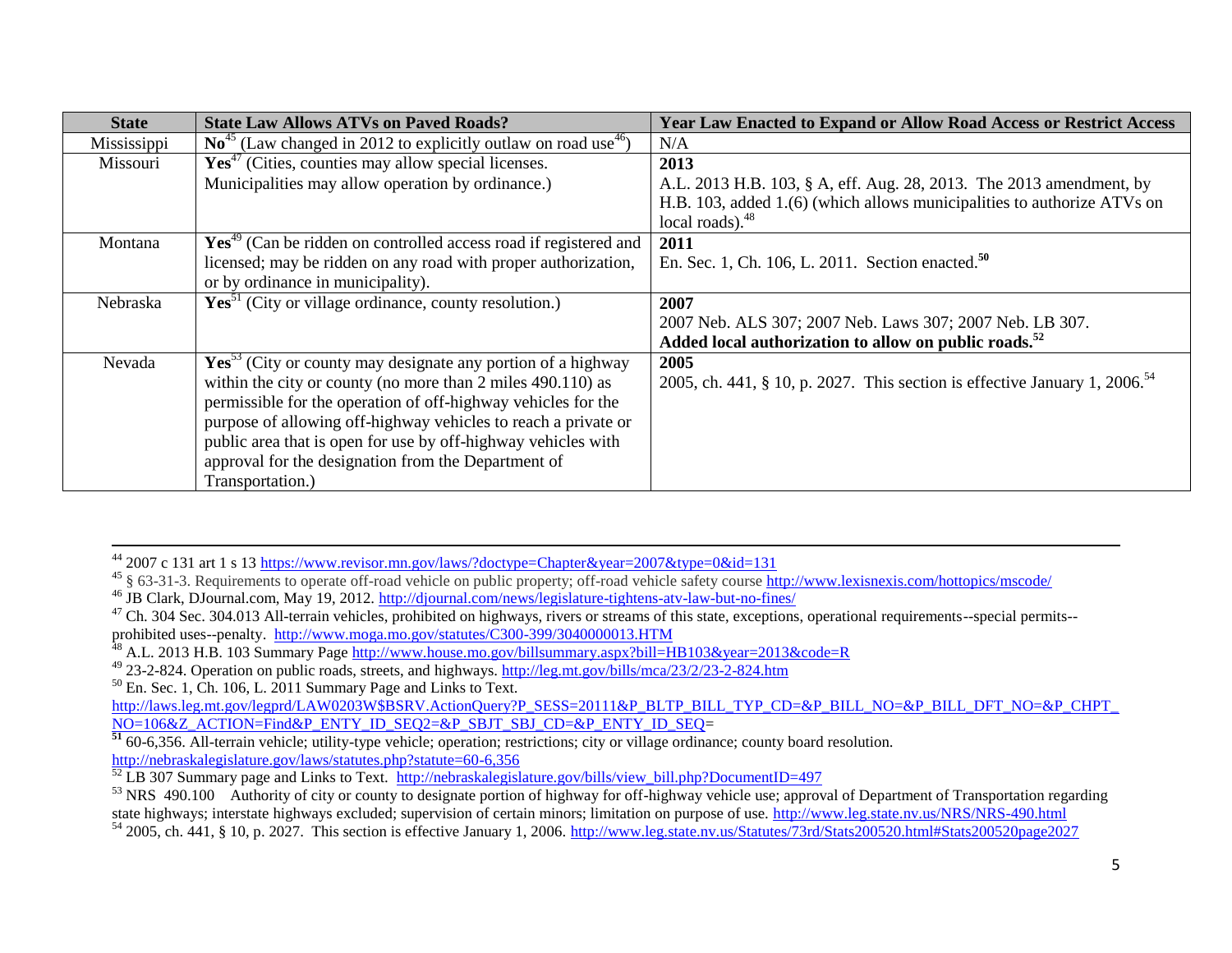| <b>State</b>   | <b>State Law Allows ATVs on Paved Roads?</b>                          | <b>Year Law Enacted to Expand or Allow Road Access or Restrict Access</b>     |
|----------------|-----------------------------------------------------------------------|-------------------------------------------------------------------------------|
| New Hampshire  | $Yes55$ (City or town councils and boards of selectmen may            | 1990 or earlier. Language for highway and bridges present in 1990 bills-      |
|                | authorize the use of sidewalks and class IV, class V or class VI      | online resources do not go back further than 1989. <sup>56</sup>              |
|                | highways and bridges, or portions thereof, for use by OHRVs.          |                                                                               |
|                | The operation of OHRVs may also be allowed on sidewalks               | HISTORY: 1981, 538:3. 1983, 449:5. 1988, 264:1, 2. 1990, 186:3, 4, eff.       |
|                | adjacent to class I, II, III, or III-a highways)                      | Oct. 1, 1990; 256:2, eff. June 27, 1990. 1996, 63:2, eff. July 1, 1996; 78:1, |
|                |                                                                       | eff. July 12, 1996. 2004, 47:1, eff. July 2, 2004. 2005, 210:14-16, eff. July |
|                |                                                                       | 1, 2006.                                                                      |
|                |                                                                       |                                                                               |
| New Jersey     | No <sup>57</sup>                                                      | N/A                                                                           |
|                | $\mathrm{No}^{58}$                                                    |                                                                               |
| New Mexico     |                                                                       | N/A                                                                           |
| New York       | Yes <sup>59</sup> (Department of transportation with respect to state | 1986                                                                          |
|                | highways, maintained by the state and any other governmental          | Add, L 1986, ch 402, § 11, eff Jan 1, 1987. Information from Lexis. No        |
|                | agency with respect to highways, including bridge and culvert         | legislative history in online code and historical bills only available from   |
|                | crossings, under its jurisdiction may designate and post any          | 1995 onward.                                                                  |
|                | such public highway or portion thereof as open for travel by          |                                                                               |
|                | ATVs when in the determination of the governmental                    |                                                                               |
|                | agency concerned, it is otherwise impossible for ATVs to gain         |                                                                               |
|                | access to areas or trails adjacent to the highway.)                   |                                                                               |
| North Carolina | No <sup>60</sup>                                                      | N/A                                                                           |

 $\overline{\phantom{a}}$ 

<sup>&</sup>lt;sup>55</sup> 215-A:6 Operation of All OHRVs.<http://www.gencourt.state.nh.us/rsa/html/xviii/215-a/215-a-mrg.htm>

<sup>56</sup> Text of 1990 HB1083. <http://www.gencourt.state.nh.us/legislation/1990/HB1083.html>

<sup>57</sup> 39:3C-17 Operational limitations. **[http://lis.njleg.state.nj.us/cgi-](http://lis.njleg.state.nj.us/cgi-bin/om_isapi.dll?clientID=37603634&Depth=2&TD=WRAP&advquery=Operational%20limitations&depth=4&expandheadings=on&headingswithhits=on&hitsperheading=on&infobase=statutes.nfo&rank=&record=%7bED7C%7d&softpage=Doc_Frame_PG42&wordsaroundhits=2&x=39&y=7&zz)**

**[bin/om\\_isapi.dll?clientID=37603634&Depth=2&TD=WRAP&advquery=Operational%20limitations&depth=4&expandheadings=on&headingswithhits](http://lis.njleg.state.nj.us/cgi-bin/om_isapi.dll?clientID=37603634&Depth=2&TD=WRAP&advquery=Operational%20limitations&depth=4&expandheadings=on&headingswithhits=on&hitsperheading=on&infobase=statutes.nfo&rank=&record=%7bED7C%7d&softpage=Doc_Frame_PG42&wordsaroundhits=2&x=39&y=7&zz) [=on&hitsperheading=on&infobase=statutes.nfo&rank=&record={ED7C}&softpage=Doc\\_Frame\\_PG42&wordsaroundhits=2&x=39&y=7&zz=](http://lis.njleg.state.nj.us/cgi-bin/om_isapi.dll?clientID=37603634&Depth=2&TD=WRAP&advquery=Operational%20limitations&depth=4&expandheadings=on&headingswithhits=on&hitsperheading=on&infobase=statutes.nfo&rank=&record=%7bED7C%7d&softpage=Doc_Frame_PG42&wordsaroundhits=2&x=39&y=7&zz)** 

<sup>58</sup> 66-3-1011 Operation on streets or highways; prohibited areas. <http://public.nmcompcomm.us/NMPublic/gateway.dll/?f=templates&fn=default.htm>

<sup>&</sup>lt;sup>59</sup> VAT Article 48-C, Sec. 2405 Designation of highways and public lands for travel by ATVs [http://public.leginfo.state.ny.us/LAWSSEAF.cgi?QUERYTYPE=LAWS+&QUERYDATA=@LLVAT+&LIST=LAW+&BROWSER=BROWSER+&TOKEN=](http://public.leginfo.state.ny.us/LAWSSEAF.cgi?QUERYTYPE=LAWS+&QUERYDATA=@LLVAT+&LIST=LAW+&BROWSER=BROWSER+&TOKEN=30767967+&TARGET=VIEW)<br>30767967+&TARGET=VIEW

 $\frac{30}{60}$  § 20-171.19(e). Prohibited acts by owners and operators. [http://www.ncleg.net/EnactedLegislation/Statutes/HTML/BySection/Chapter\\_20/GS\\_20-171.19.html](http://www.ncleg.net/EnactedLegislation/Statutes/HTML/BySection/Chapter_20/GS_20-171.19.html) Entire chapter with exception:<http://www.ncga.state.nc.us/gascripts/statutes/statutelookup.pl?statute=20>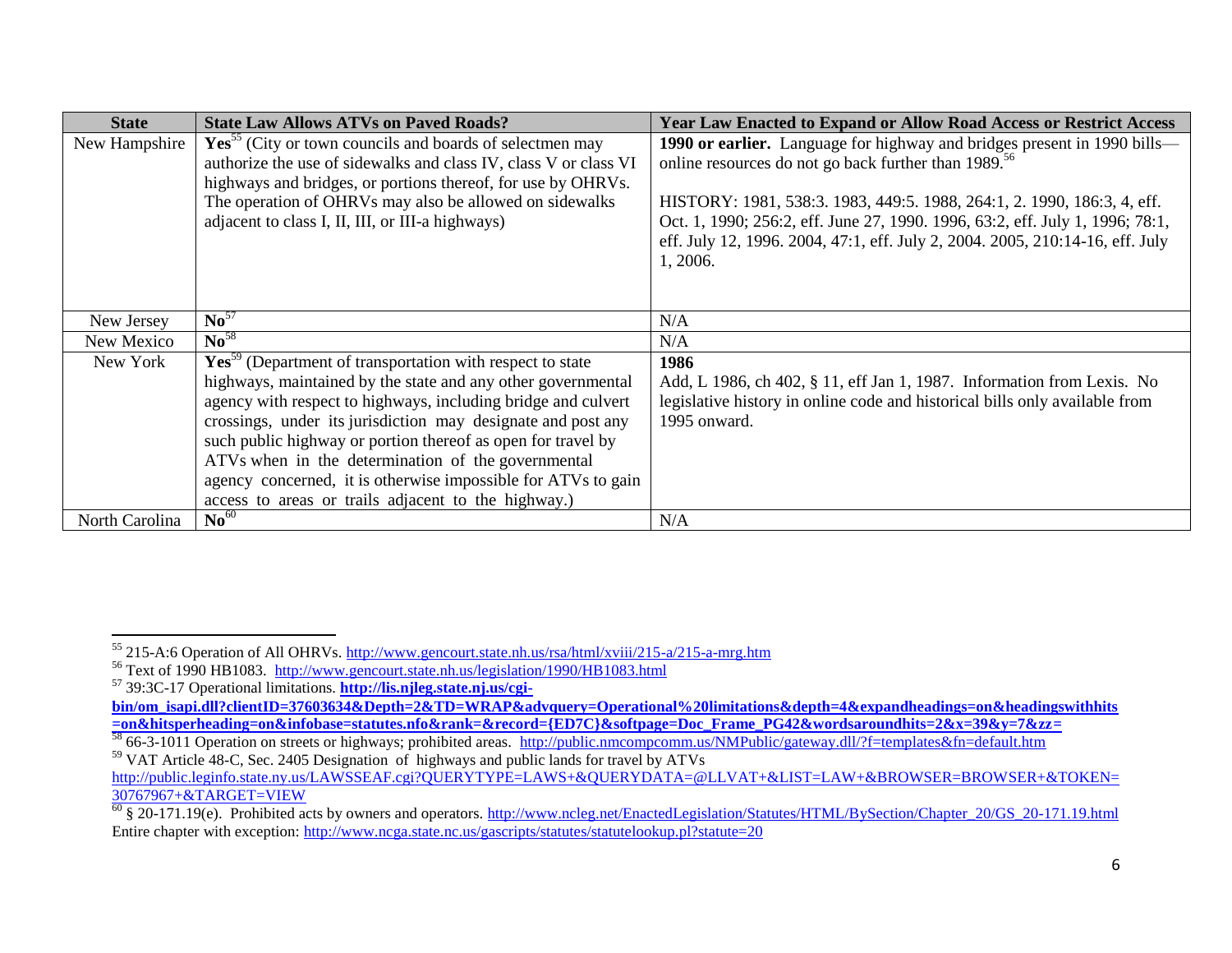| <b>State</b> | <b>State Law Allows ATVs on Paved Roads?</b>                             | <b>Year Law Enacted to Expand or Allow Road Access or Restrict Access</b>  |
|--------------|--------------------------------------------------------------------------|----------------------------------------------------------------------------|
| North Dakota | Yes <sup>61</sup> (Controlled access highway in emergency, An individual | 2005                                                                       |
|              | may operate a registered off-highway vehicle on a paved                  | 2005, ch. 344, § 11                                                        |
|              | highway designated and posted at a speed not exceeding fifty-            | Registered ATVs allowed on paved roads in 2005. <sup>62</sup>              |
|              | five miles per hour. A licensed driver over sixteen years of age         |                                                                            |
|              | may operate a registered class III off-highway vehicle on a              |                                                                            |
|              | paved highway designated and posted at a speed not exceeding             |                                                                            |
|              | sixty-five miles per hour.)                                              |                                                                            |
| Ohio         | $Yes^{63}$ (On highways in the county or township road systems           | 1999 or earlier                                                            |
|              | whenever the local authority having jurisdiction over such               | Local authority present as early as 1999. <sup>64</sup>                    |
|              | highways so permits, On the berm or shoulder of a highway,               |                                                                            |
|              | other than a highway as designated in division $(A)(1)$ of section       | <b>HISTORY:</b>                                                            |
|              | 4519.40 of the Revised Code, when the terrain permits such               | 134 v H 214 (Eff 3-7-72); 138 v H 450 (Eff 5-29-80); 147 v H 611. Eff 7-1- |
|              | operation to be undertaken safely and without the necessity of           | 99; 149 v S 123, § 1, eff. 1-1-04.                                         |
|              | entering any traffic lane; On the berm or shoulder of a county           |                                                                            |
|              | or township road, while traveling from one area of operation of          |                                                                            |
|              | the snowmobile, off-highway motorcycle, or all-purpose                   |                                                                            |
|              | vehicle to another such area.)                                           |                                                                            |
| Oklahoma     | Yes <sup>65</sup> (Municipalities may authorize, and on unpaved roads    | 2008                                                                       |
|              | which are located within the boundaries of any property of the           | Expanded from City street to streets and highways within a municipality    |
|              | Forest Service of the United States Department of Agriculture.)          | with ordinance. <sup>66</sup>                                              |
|              |                                                                          | 2004                                                                       |
|              |                                                                          | Allowed in City streets with ordinance. <sup>67</sup>                      |

 $\overline{\phantom{a}}$ 

<sup>&</sup>lt;sup>61</sup> 39-29-09. Operation of off-highway vehicles[. http://www.legis.nd.gov/cencode/t39c29.pdf](http://www.legis.nd.gov/cencode/t39c29.pdf)

<sup>&</sup>lt;sup>62</sup> ND Law 2005, ch. 344, § 1[1 http://legis.nd.gov/assembly/59-2005/session-laws/documents/MTRVH.PDF](http://legis.nd.gov/assembly/59-2005/session-laws/documents/MTRVH.PDF)

<sup>&</sup>lt;sup>63</sup> 4519.41 Operation of vehicle on or near highway, street or road.<http://codes.ohio.gov/orc/4519>

<sup>&</sup>lt;sup>64</sup> 123<sup>rd</sup> Assembly SB 176. http://www.legislature.state.oh.us/BillText123/123 SB 176 1 N.htm

 $65$  Title 47§47-11-1116. Self-propelled or motor-driven and operated vehicles - Golf carts, all-terrain, and utility vehicles - Operation on streets and highways. [http://webserver1.lsb.state.ok.us/OK\\_Statutes/CompleteTitles/os47.rtf](http://webserver1.lsb.state.ok.us/OK_Statutes/CompleteTitles/os47.rtf)

<sup>&</sup>lt;sup>66</sup> 2008 SB 2086 Summary page and Links to Text.<http://www.oklegislature.gov/AdvancedSearchForm.aspx> Final Text[: http://webserver1.lsb.state.ok.us/2007-](http://webserver1.lsb.state.ok.us/2007-08bills/SB/sb2086_enr.rtf) [08bills/SB/sb2086\\_enr.rtf](http://webserver1.lsb.state.ok.us/2007-08bills/SB/sb2086_enr.rtf)

<sup>67</sup> 2004 HB 2265 Summary Page.<http://www.oklegislature.gov/AdvancedSearchForm.aspx> Enrolled Text [http://webserver1.lsb.state.ok.us/2003-](http://webserver1.lsb.state.ok.us/2003-04bills/HB/hb2265_enr.rtf) [04bills/HB/hb2265\\_enr.rtf](http://webserver1.lsb.state.ok.us/2003-04bills/HB/hb2265_enr.rtf)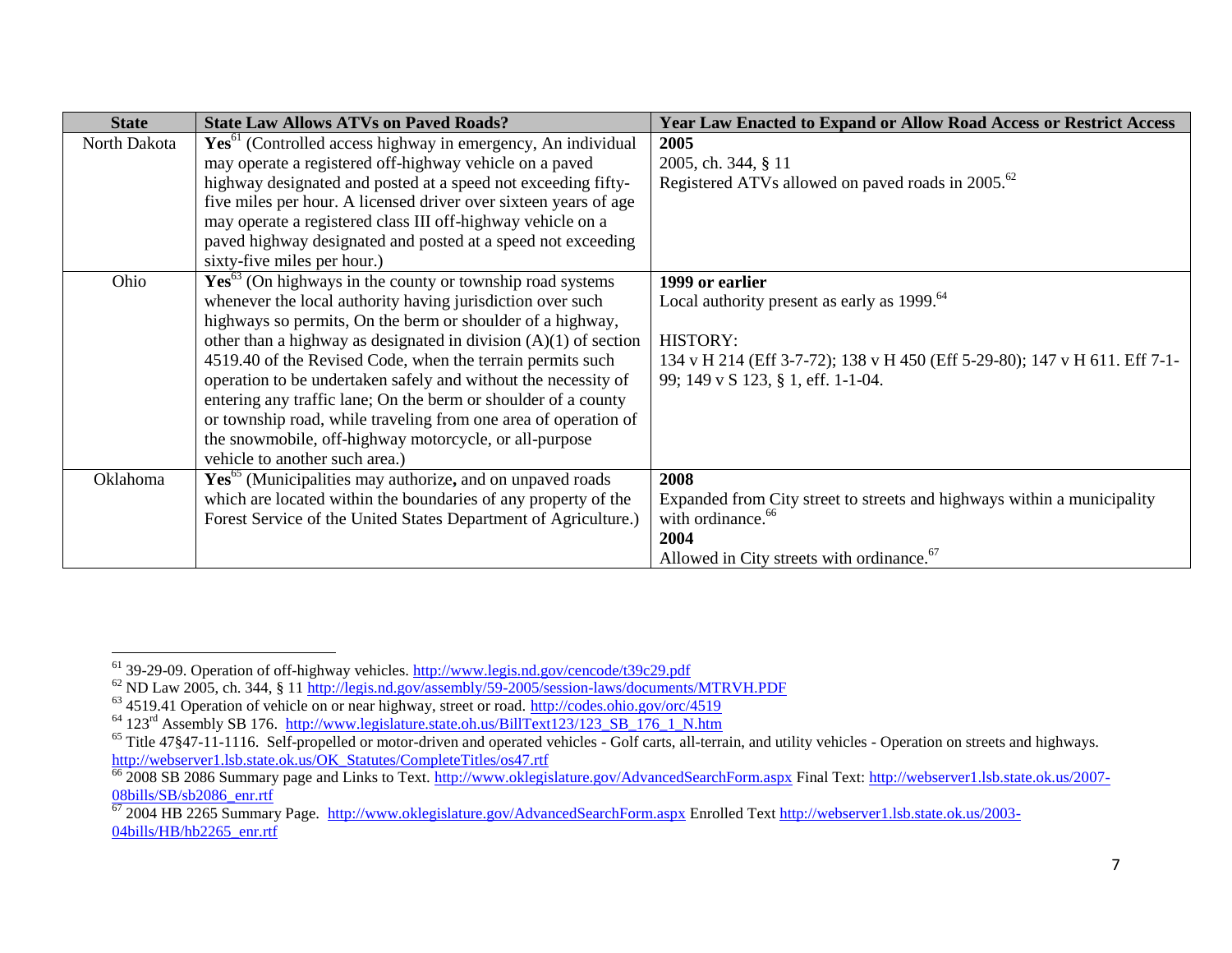| <b>State</b>   | <b>State Law Allows ATVs on Paved Roads?</b>                                  | <b>Year Law Enacted to Expand or Allow Road Access or Restrict Access</b> |
|----------------|-------------------------------------------------------------------------------|---------------------------------------------------------------------------|
| Oregon         | Yes <sup>68</sup> (Where the highway is posted to permit snowmobiles or       | 1999 or Earlier <sup>70</sup>                                             |
|                | all-terrain vehicles. Ordinance is vague on who has authority                 | HISTORY: 1983 c.338 § 727; 1985 c.72 § 3; 1985 c.459 § 29; 1989 c.991 §   |
|                | to post but anecdotally municipalities have passed                            | 13; 1999 c.372 § 2; 1999 c.565 § 5; 2007 c.887 § 3                        |
|                | ordinances. <sup>69</sup> )                                                   |                                                                           |
| Pennsylvania   | $\text{Yes}^{71}$ (Crossing, The Department of Transportation on State-       | 1985 or Earlier                                                           |
|                | designated highways and local authorities on any highway,                     | HISTORY: June 23, 1978, P.L.523, No.86, eff. imd.; July 11, 1985,         |
|                | road or street within its jurisdiction may designate any                      | P.L.220, No.56, eff. 60 days. Last amended in 1985                        |
|                | highway, road or street within its jurisdiction as a snowmobile               |                                                                           |
|                | road, an ATV road, or both, and may, in its discretion,                       |                                                                           |
|                | determine whether such road shall be closed to vehicular traffic              |                                                                           |
|                | or whether snowmobiles and ATV's may share this designated                    |                                                                           |
|                | road with vehicular traffic.                                                  |                                                                           |
| Rhode Island   | $\overline{\mathrm{No}}^{72}$                                                 | N/A                                                                       |
| South Carolina | $\mathrm{No}^{73}$ (AG opinions state that ATVs are not registered and so are | N/A                                                                       |
|                | not allowed on public highways.)                                              |                                                                           |
| South Dakota   | $Yes74$ (If licensed as a motorcycle having all necessary                     | 1989 or earlier Session laws unavailable before 1997 <sup>75</sup>        |
|                | accessories but not on Interstates.)                                          | 32-20-13. All-terrain vehicle licensed as motorcycle--Requirements--Use   |
|                |                                                                               | on interstate highway system prohibited--Violation as misdemeanor.        |
|                |                                                                               | HISTORY: Source: SL 1987, ch 233, § 2; 1989, ch 270, § 1.                 |
|                |                                                                               |                                                                           |
|                |                                                                               | 32-20-12. Off-road vehicles--Operation on certain lands as misdemeanor--  |
|                |                                                                               | Registration--Title certificate.                                          |
|                |                                                                               | HISTORY: Source: SL 1985, ch 238, § 8; 1986, ch 259; 1987, ch 232;        |
|                |                                                                               | 1987, ch 233, § 1; 1989, ch 256, § 18; SL 2003, ch 272 (Ex. Ord. 03-1) §  |
|                |                                                                               | 82.                                                                       |

l <sup>68</sup> 17 ORS 821.200 Exemptions from general prohibition on operating on highway or railroad<http://www.oregonlaws.org/ors/821.200>

<sup>&</sup>lt;sup>69</sup> Oregon Public Radio, John Day OKs 4-wheelers On City Streets, March 20, 2013. http://www.opb.org/news/article/john-day-oks-4-wheelers-on-city-streets/

<sup>&</sup>lt;sup>70</sup> 1999 c.372 § 2 [https://www.oregonlegislature.gov/bills\\_laws/lawsstatutes/1999orLaw0372.html](https://www.oregonlegislature.gov/bills_laws/lawsstatutes/1999orLaw0372.html)

<sup>&</sup>lt;sup>71</sup> Title 75 Ch. 77 § 7722. Designation of snowmobile and ATV roads.

<http://www.legis.state.pa.us/cfdocs/legis/LI/consCheck.cfm?txtType=HTM&ttl=75&div=0&chpt=77&sctn=22&subsctn=0>

<sup>&</sup>lt;sup>72</sup> § 31-3.2-7 Operation. Operation on streets and highways.<http://webserver.rilin.state.ri.us/Statutes/TITLE31/31-3.2/31-3.2-7.HTM>

<sup>&</sup>lt;sup>73</sup> 2006 AG Opinion in Response to Sherriff PJ Tanner. [https://www.google.com/url?q=http://www.scag.gov/wp-content/uploads/2011/03/jan5-06-](https://www.google.com/url?q=http://www.scag.gov/wp-content/uploads/2011/03/jan5-06-Tanner.pdf&sa=U&ei=X2x6UrneIqThyQH8poD4Dg&ved=0CAsQFjAC&client=internal-uds-cse&usg=AFQjCNFiiXquvnAcewP5wgrIv1BXzS7MIw) [Tanner.pdf&sa=U&ei=X2x6UrneIqThyQH8poD4Dg&ved=0CAsQFjAC&client=internal-uds-cse&usg=AFQjCNFiiXquvnAcewP5wgrIv1BXzS7MIw](https://www.google.com/url?q=http://www.scag.gov/wp-content/uploads/2011/03/jan5-06-Tanner.pdf&sa=U&ei=X2x6UrneIqThyQH8poD4Dg&ved=0CAsQFjAC&client=internal-uds-cse&usg=AFQjCNFiiXquvnAcewP5wgrIv1BXzS7MIw)  Definition of highway at 56-3-20<http://www.scstatehouse.gov/code/t56c003.php>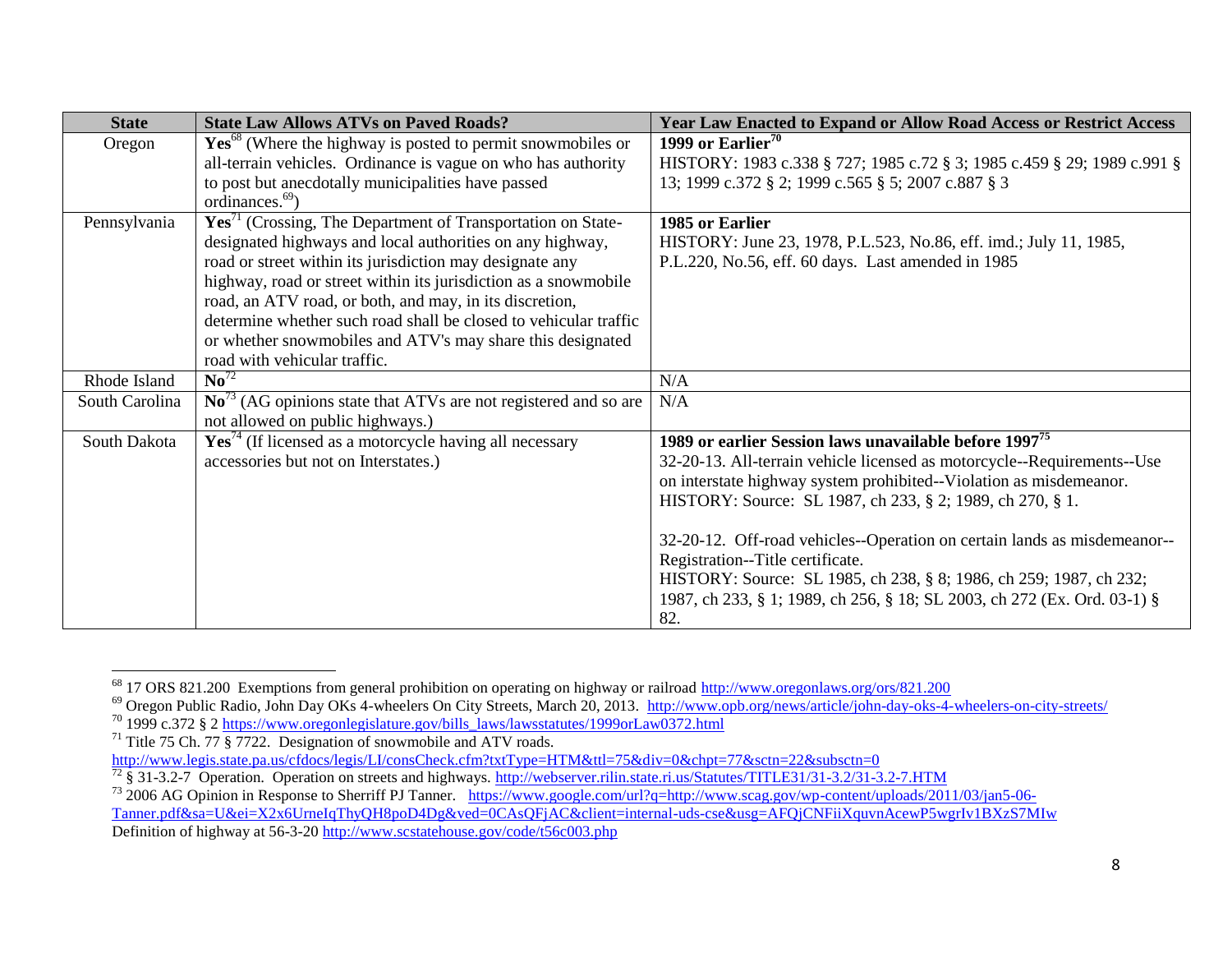| <b>State</b> | <b>State Law Allows ATVs on Paved Roads?</b>                                | <b>Year Law Enacted to Expand or Allow Road Access or Restrict Access</b>      |
|--------------|-----------------------------------------------------------------------------|--------------------------------------------------------------------------------|
| Tennessee    | $Yes76$ (Any local governing body within an adventure tourism               | 2011                                                                           |
|              | district may establish designated ATV streets—unpaved only;                 | Acts 1982, ch. 749, § 2; 2005, ch. 60, § 1; 2007, ch. 448, § 1; 2011, ch. 383, |
|              | Counties may regulate operation on roads under county                       | $§ 3.^{77}$                                                                    |
|              | jurisdiction.)                                                              |                                                                                |
| Texas        | $\mathbf{N} \mathbf{o}^{78}$                                                | N/A                                                                            |
| Utah         | Yes (On roads with one traffic lane in each direction if made               | 2008                                                                           |
|              | street legal and the local authority allows if a local road.) <sup>79</sup> | 2008, S.B. 1810ff-highway Vehicle Use on Public Highways <sup>80</sup>         |
| Vermont      | $Yes81$ (If the highway has been opened to all-terrain vehicle              | 1983                                                                           |
|              | travel by the selectmen or trustees or local governing body and             | Local authorization allowed in original law. Agricultural use added in 1985    |
|              | is so posted by the municipality.)                                          | amendment. (Lexis notes older session laws unavailable online. Local           |
|              |                                                                             | authorization exists prior to 2009 amendments.)                                |
|              |                                                                             | HISTORY: Added 1983, No. 240 (Adj. Sess.), § 1; amended 1985, No. 8;           |
|              |                                                                             | 1991, No. 123 (Adj. Sess.), § 3; 2009, No. 50, § 81.                           |
| Virginia     | $Yes82$ (In two counties only between trails.)                              | 2003                                                                           |
|              |                                                                             | Buchanan County added 2003. <sup>83</sup>                                      |
|              |                                                                             | 2011                                                                           |
|              |                                                                             | Tazewell County added 2011. <sup>84</sup>                                      |

 $74$  32-20-13. All-terrain vehicle licensed as motorcycle--Requirements--Use on interstate highway system prohibited--Violation as misdemeanor. <http://legis.state.sd.us/statutes/DisplayStatute.aspx?Type=Statute&Statute=32-20-13>

l

<sup>&</sup>lt;sup>75</sup> SD Session Laws by Year [http://legis.sd.gov/Statutes/Session\\_Laws/Past\\_Sessions/Default.aspx](http://legis.sd.gov/Statutes/Session_Laws/Past_Sessions/Default.aspx)

<sup>&</sup>lt;sup>76</sup> 55-8-185. Use of off-highway motor vehicles on highways.<http://www.lexisnexis.com/hottopics/tncode/>

<sup>&</sup>lt;sup>77</sup> SB 1205 Summary Page and Link to Text. <http://wapp.capitol.tn.gov/apps/BillInfo/Default.aspx?BillNumber=%20SB1205&GA=107>

<sup>&</sup>lt;sup>78</sup> Sec. 663.037. OPERATION ON PUBLIC ROADWAY PROHIBITED.<http://www.statutes.legis.state.tx.us/Docs/TN/htm/TN.663.htm#663.037>

 $^{79}$  41-6a-1509. Street-legal all-terrain vehicle -- Operation on highways -- Registration and licensing requirements -- Equipment requirements. [http://le.utah.gov/code/TITLE41/htm/41\\_06a150900.htm](http://le.utah.gov/code/TITLE41/htm/41_06a150900.htm)

<sup>80</sup> Utah Legislature<http://le.utah.gov/~2008/htmdoc/sbillhtm/sb0181s01.htm>

<sup>81</sup> Title 23 Ch. 31 § 3506. Operation.<http://www.leg.state.vt.us/statutes/fullsection.cfm?Title=23&Chapter=031&Section=03506>

 $82 \text{ }\frac{\text{S}}{\text{S}}$  46.2-915.1. All-terrain vehicles and off-road motorcycles; penalty.<http://leg1.state.va.us/cgi-bin/legp504.exe?000+cod+46.2-915.1>

<sup>&</sup>lt;sup>83</sup>An Act to amend and reenact § [46.2-915.1](http://leg1.state.va.us/cgi-bin/legp504.exe?000+cod+46.2-915.1) of the Code of Virginia, relating to operation of all-terrain vehicles. [http://leg1.state.va.us/cgi](http://leg1.state.va.us/cgi-bin/legp504.exe?031+ful+CHAP0313)[bin/legp504.exe?031+ful+CHAP0313](http://leg1.state.va.us/cgi-bin/legp504.exe?031+ful+CHAP0313)

 $\frac{1}{84}$  An Act to amend and reenact § [46.2-915.1](http://leg1.state.va.us/cgi-bin/legp504.exe?000+cod+46.2-915.1) of the Code of Virginia, relating to operation of all-terrain vehicles. [http://leg1.state.va.us/cgi](http://leg1.state.va.us/cgi-bin/legp504.exe?111+ful+CHAP0822)[bin/legp504.exe?111+ful+CHAP0822](http://leg1.state.va.us/cgi-bin/legp504.exe?111+ful+CHAP0822)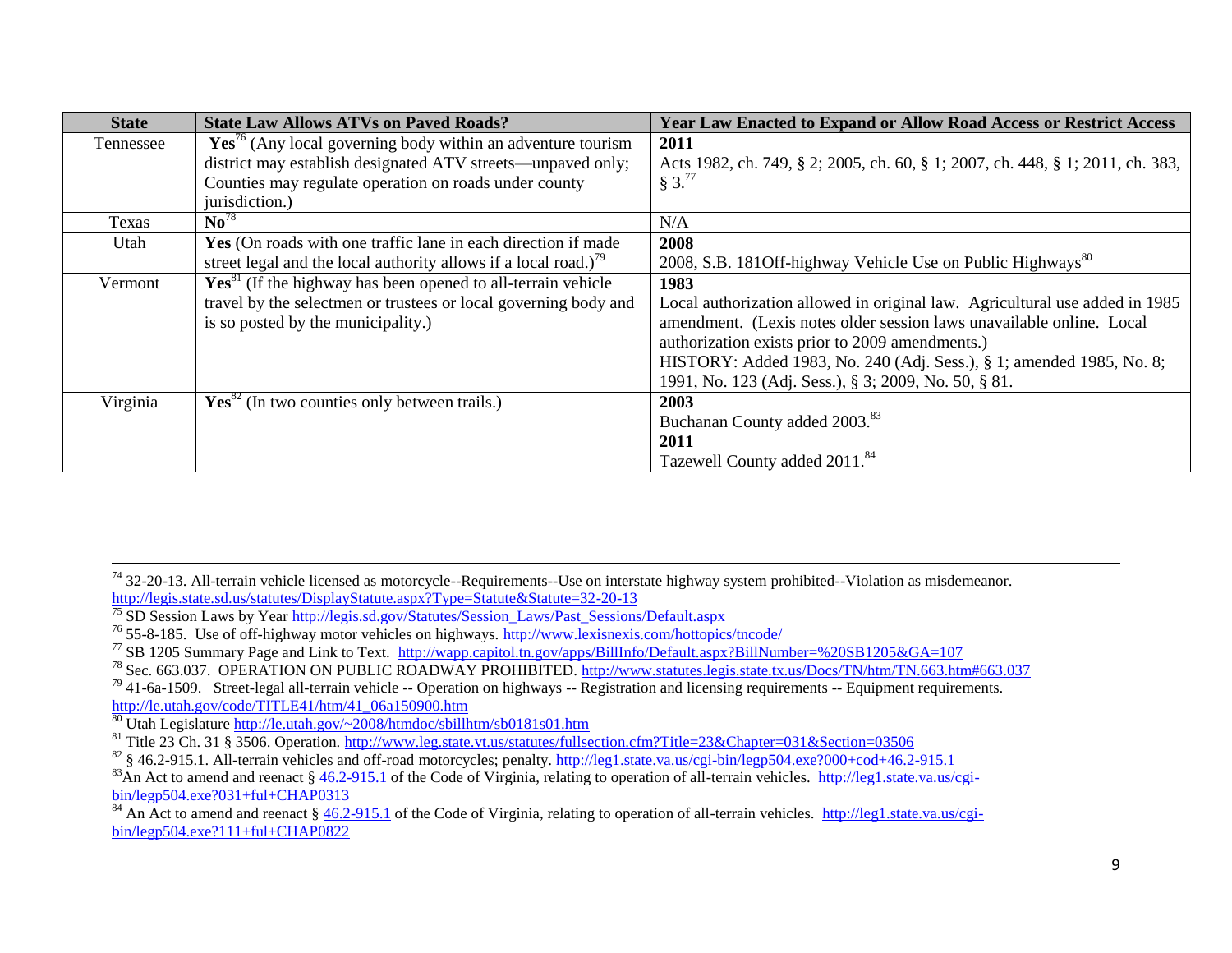| <b>State</b>  | <b>State Law Allows ATVs on Paved Roads?</b>                                | <b>Year Law Enacted to Expand or Allow Road Access or Restrict Access</b> |
|---------------|-----------------------------------------------------------------------------|---------------------------------------------------------------------------|
| Washington    | Yes <sup>85</sup> (With on road registration; on certain roads with a speed | 2013                                                                      |
|               | limit of 35 MPH or less; counties with populations of 15,000 or             | 2013 changes in law expanded roads that ATVs can use and created cited    |
|               | more must approve road use; Smaller counties may determine                  | section of law. 2013 2nd sp.s. c 23 § 6; ENGROSSED SUBSTITUTE             |
|               | that roads are unsuitable for ATV use)                                      | <b>HOUSE BILL 1632.86</b>                                                 |
| West Virginia | Yes <sup>87</sup> (ATVs may operate on paved roads with no center           | 2004                                                                      |
|               | lines—approximately 20,000 miles of road. <sup>88</sup> Additionally:       | HB 4022; 2004, c. 12. <sup>89</sup>                                       |
|               | The governing body of a municipality may regulate in any                    |                                                                           |
|               | manner or prohibit, by lawfully enacted ordinance, the                      |                                                                           |
|               | operation of all-terrain vehicles upon any street, road or avenue           |                                                                           |
|               | within the municipal corporate limits, The county commission                |                                                                           |
|               | of any county which has in effect and is operating under a                  |                                                                           |
|               | countywide comprehensive plan may by lawfully enacted                       |                                                                           |
|               | ordinance regulate or prohibit the operation of all-terrain                 |                                                                           |
|               | vehicles on any road in the county, except interstate highways.)            |                                                                           |
| Wisconsin     | $Yes90$ (On roadways which are designated as all-terrain vehicle            | $1985^{\frac{92}{}}$ AtV Access Routes present in early Acts.             |
|               | routes. These can be designated at local level according to state           | HISTORY: History: 1985 a. 29; 1987 a. 200, 353, 399, 403; 1989 a.         |
|               | Dep. Of Natural Resources manual <sup>91</sup> also in definitions Sec.     | 31, 275, 359; 1991 a. 39, 303, 315; 1993 a. 16, 105, 119, 405;            |
|               | 23.33.                                                                      | 1995 a. 27 ss. 1350 to 1351, 9126 (19); 1995 a. 436, 448; 1997 a. 27,     |
|               |                                                                             | 248, 283; 1999 a. 9; 2001 a. 16, 90, 106, 109; 2003 a. 30, 97, 251,       |
|               |                                                                             | 2005 a. 25, 253, 481; 2007 a. 20 ss. 664m to 666m, 9121 (6) (a);<br>326;  |
|               |                                                                             | 2007 a. 27, 209; 2009 a. 85, 175, 252, 367; 2011 a. 35, 51, 208, 258;     |
|               |                                                                             | $13.92(1)$ (bm) 2.                                                        |

l <sup>85</sup> RCW 46.09.455 Authorized and prohibited uses for wheeled all-terrain vehicles.<http://apps.leg.wa.gov/rcw/default.aspx?cite=46.09.455>  $\frac{\text{86}}{2013}$ , HB 1632 Summary Page with Links to text. <http://apps.leg.wa.gov/billinfo/summary.aspx?bill=1632&year=2013>

 $87 \text{ }\frac{\text{87}}{\text{}}$  §17F-1-1. Acts prohibited by operator; penalties for violations. And §17F-1-3. Local government authority to regulate. <http://www.legis.state.wv.us/WVCODE/Code.cfm?chap=17f&art=1>

*<sup>88</sup>* American Association of State Highway and Transportation Officials scohts-sm.transportation.org/Documents/WestVirginiaReport.pdf

<sup>89</sup> HB 4022 Tex[t http://www.legis.state.wv.us/Bill\\_Status/bills\\_text.cfm?billdoc=hb4022%20enr.htm&yr=2004&sesstype=RS&i=4022](http://www.legis.state.wv.us/Bill_Status/bills_text.cfm?billdoc=hb4022%20enr.htm&yr=2004&sesstype=RS&i=4022)

 $^{90}$  23.33(4) https://docs.legis.wisconsin.gov/document/statutes/23.33(4)

<sup>&</sup>lt;sup>91</sup> Wisconsin All Terrain Vehicle Laws dnr.wi.gov/topic/atv/documents/ATV\_Regs\_2011\_final.pdf

 $\frac{92}{92}$  1985 a. 29<https://docs.legis.wisconsin.gov/document/acts/1985/29>